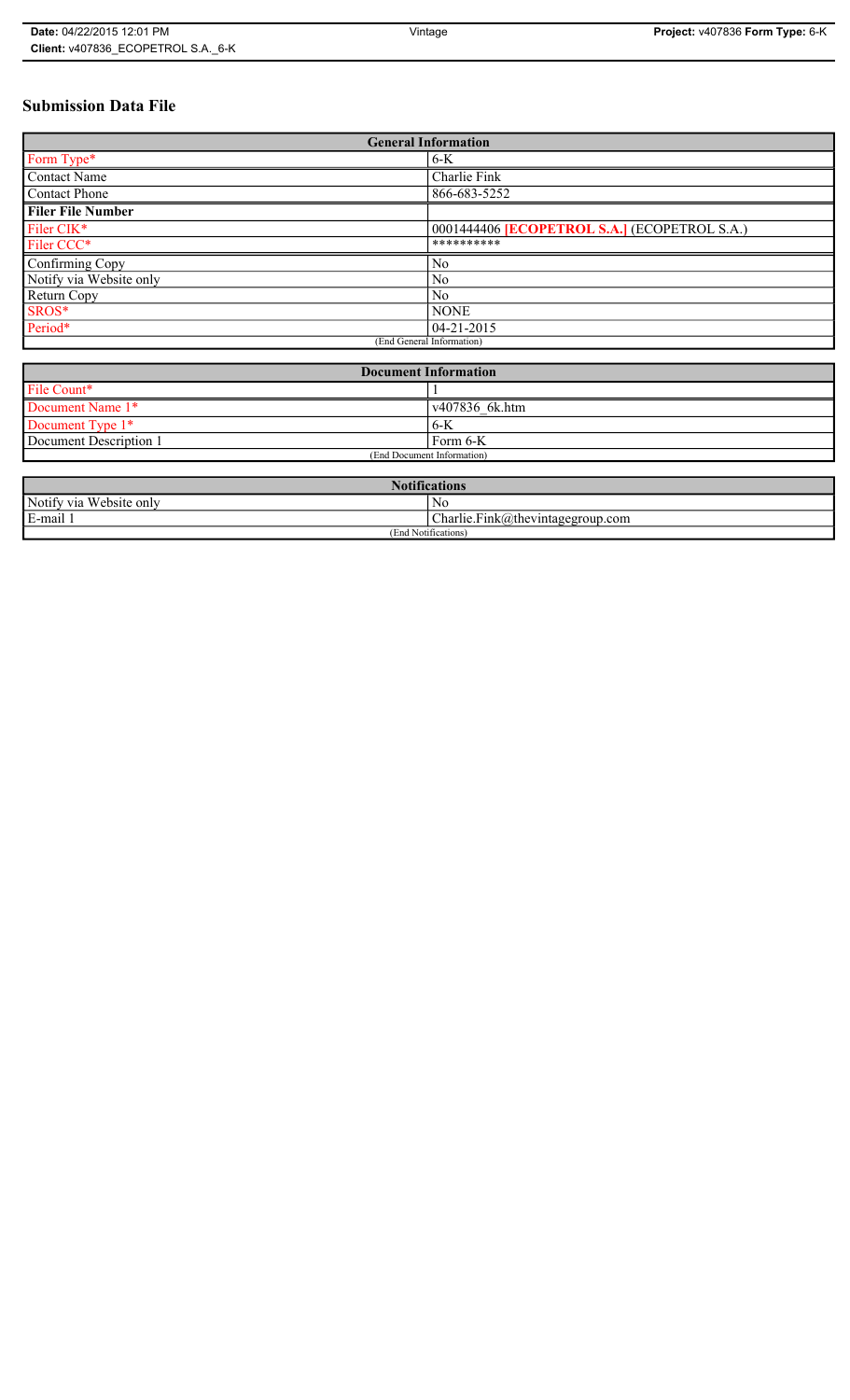#### **UNITED STATES SECURITIES AND EXCHANGE COMMISSION Washington, D.C. 20549**

#### **FORM 6-K**

#### **REPORT OF FOREIGN PRIVATE ISSUER PURSUANT TO RULE 13a-16 OR 15d-16 UNDER THE SECURITIES EXCHANGE ACT OF 1934**

For the month of April, 2015 Commission File Number 001-34175

ECOPETROL S.A.

(Exact name of registrant as specified in its charter)

N.A.

(Translation of registrant's name into English)

COLOMBIA

(Jurisdiction of incorporation or organization)

Carrera 13 No. 36 – 24

 (Address of principal executive offices) BOGOTA – COLOMBIA

Indicate by check mark whether the registrant files or will file annual reports under cover of Form 20-F or Form 40-F.

Form 20-F  $\boxtimes$  Form 40-F  $\Box$ 

Indicate by check mark if the registrant is submitting the Form 6-K in paper as permitted by Regulation S-T Rule 101(b)(1)

 $\mathbf{Y}\mathbf{es} \ \Box \ \mathbf{No} \ \boxtimes$ 

Indicate by check mark if the registrant is submitting the Form 6-K in paper as permitted by Regulation S-T Rule 101(b)(7)

Yes $\Box$  No  $\boxtimes$ 

Indicate by check mark whether the registrant by furnishing the information contained in this form is also thereby furnishing the information to the Commission pursuant to Rule 12g3-2(b) under the Securities Exchange Act of 1934.

Yes  $\Box$  No  $\boxtimes$ 

If "Yes" is marked, indicate below the file number assigned to the registrant in connection with Rule 12g3-2(b): 82- N/A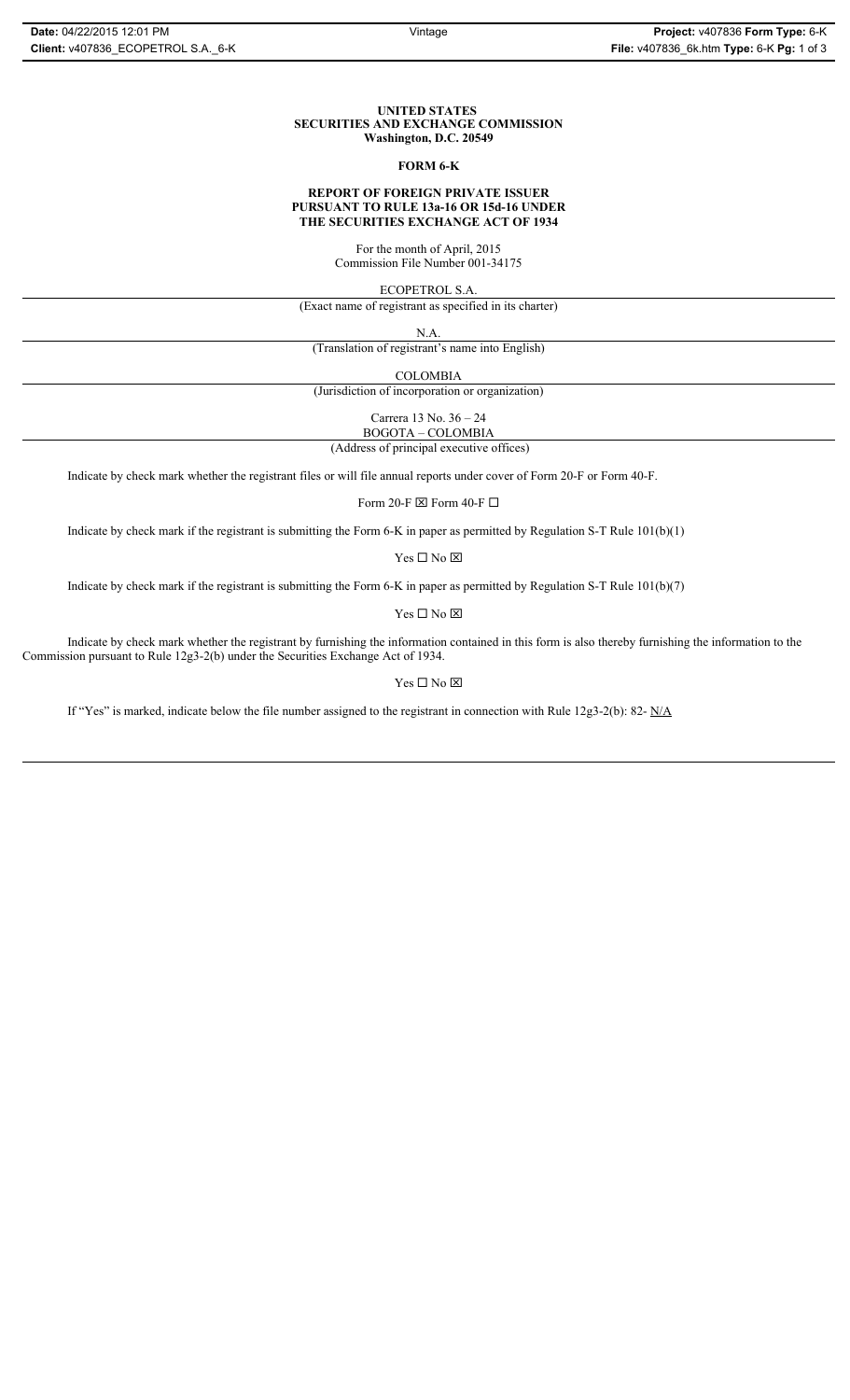## **Ecopetrol S.A.'S Board of Directors Approves Membership of Committees**

Ecopetrol S.A. (BVC: ECOPETROL; NYSE: EC; TSX: ECP) hereby reports that the Board of Directors has approved the membership of its internal committees, which will be the following:

## **Risk and Audit Committee**

- Roberto Steiner Sampedro, Chairman
- Horacio Ferreira Rueda
- Jorge Pinzón Sánchez
- Luis Fernando Ramírez A., (for the period 2015-2016 as financial-accounting expert in accordance with SOX Law requirements)

All of these are Independent members of the Board of Directors

#### **Corporate Government and Sustainability Committee**

- Minister of Finance and Public Credit
- Gonzalo Restrepo López
- Roberto Steiner Sampedro
- Horacio Ferreira Rueda
- Jorge Pinzón Sánchez, Chairman

#### **Compensation and Nomination Committee**

- Minister of Finance and Public Credit
- Minister of Mines and Energy
- Gonzalo Restrepo López, Chairman
- Luis Fernando Ramírez

# **Businesses Committee**

- Minister of Mines and Energy
- Minister of Finance and Public Credit
- Gonzalo Restrepo López
- Joaquín Moreno Uribe, Chairman • Horacio Ferreira Rueda

## **Bogotá, April 22, 2015**

*Ecopetrol is the largest company in Colombia and is an integrated oil and gas company; it is among the top 40 oil companies in the world and among the top four oil companies in Latin America. Besides Colombia – where it generates over 60% of the national production – it has exploration and production activities in Brazil, Peru, the US (Gulf of Mexico) and Angola. Ecopetrol owns the largest refinery in Colombia, most of the pipeline and multi-product pipeline network in the country, and is significantly increasing its participation in bio-fuels.* 

*This release contains statements that may be considered forward looking statements within the meaning of Section 27A of the U.S. Securities Act of 1933 and Section 21E of the U.S. Securities Exchange Act of 1934. All forward-looking statements, whether made in this release or in future filings or press releases or orally, address matters that involve risks and uncertainties, including in respect of the Company's prospects for growth and its ongoing access to capital to fund the Company's business plan, among others. Consequently, changes in the following factors, among others, could cause actual results to differ materially from those included in the forward-looking statements: market prices of oil and gas, our exploration and production activities, market conditions, applicable regulations, the exchange rate, Ecopetrol's competitiveness and the performance of Colombia's economy and industry, to mention a few. We do not intend, and do not assume any obligation to update these forward-looking statements.*

**For further information, please contact: Investor Relations Director (A)**

Claudia Trujillo Phone: +571-234-5190 e-mail: investors@ecopetrol.com.co

**Media Relations (Colombia)** Jorge Mauricio Tellez Phone: + 571-234-4329 Fax: +571-234-4480 e-mail: mauricio.tellez@ecopetrol.com.co